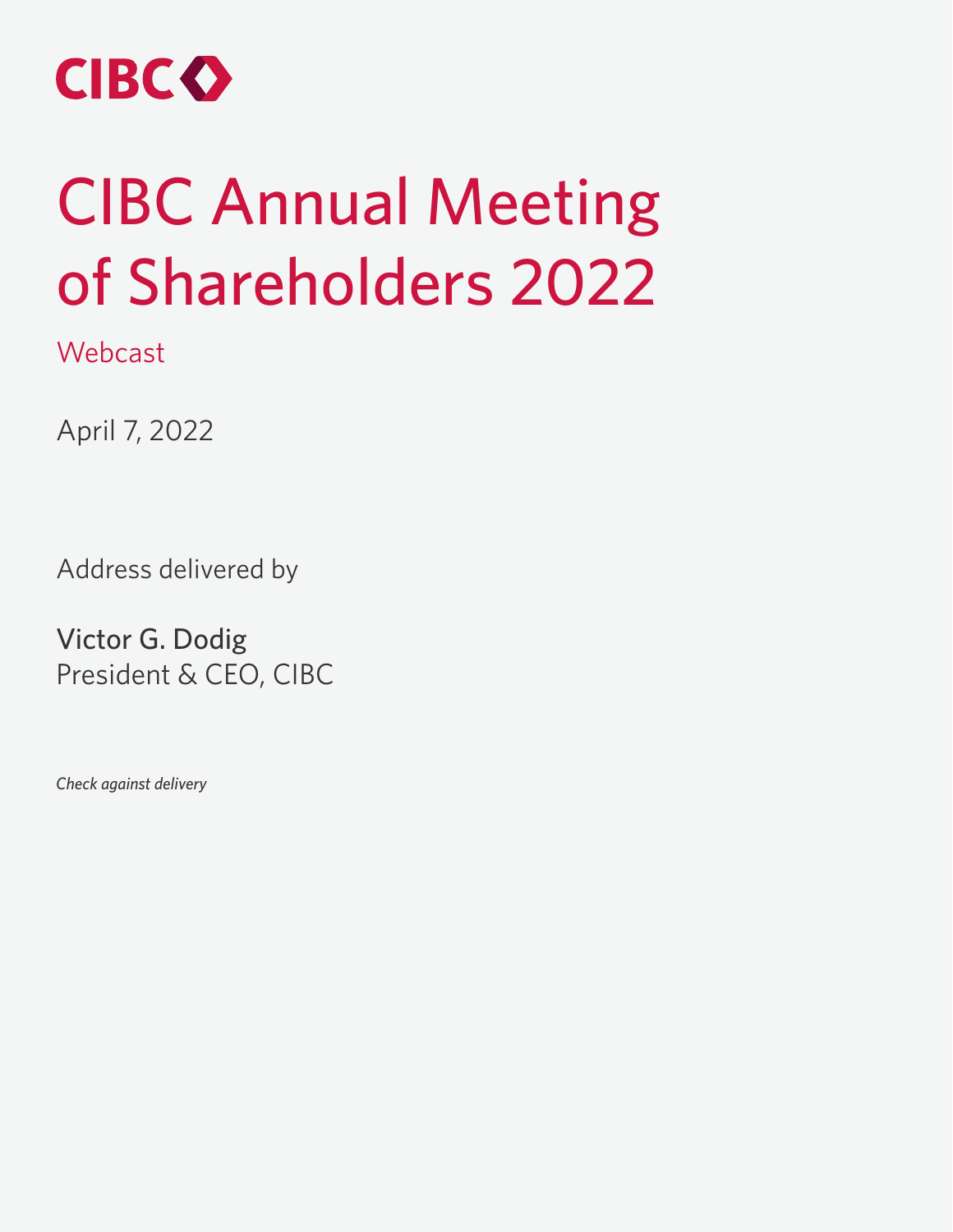## Thank you Kate, and good morning.

I've been looking forward to the opportunity to address you and highlight the many milestones CIBC has achieved, even amid the challenges of COVID-19 and other global currents that are buffeting our society – and, to give you a sense of why we are so well positioned to win in the years to come.

We are delivering strong financial performance, making clear progress against our strategic objectives – and importantly, we are doing what we said we would do – growing our bank by helping to make our clients' ambitions a reality. That's our purpose. That's what motivates us every day.

We could not accomplish this without the creativity, commitment and dedication of our people.

So I want to begin by thanking our CIBC team of over 45,000 who are living that purpose each and every day, who have been there for our clients and each other, and who have honoured our history as a bank that stands by its clients in challenging times.

We meet today against the backdrop of a continuing global pandemic and the associated economic recovery – we are cautiously optimistic on both fronts.

In addition, we're seeing wrenching conflicts in Europe and elsewhere around the globe, and an urgent need to accelerate our collective efforts to act on climate change, and social and economic inclusion.

Closer to home, we're dealing with economic factors including resurgent inflation and challenges with housing affordability, and the need to continue to help those clients whose business or personal finances were disrupted by the pandemic

As a CIBC stakeholder, there are two important factors for you to remember against this backdrop:

One – we've proven our ability to grow, in both good times and challenging times.

At the onset of the pandemic in 2020, we proved our resilience thanks to a well-diversified business and strong capital position.

In 2021, we reported record results, with robust top line growth as we attracted new clients and deepened relationships.

Going forward, we have the team, the resources, the clarity of purpose and the shared commitment to keep delivering for our stakeholders, even against an uncertain economic backdrop.

And, two – As we always have, CIBC will do its part, at home and in the global community, to help those who need it and make our contribution to a more sustainable future for all.

CIBC today is a bank that's built for growth, and we're on the ascent.

We generated record financial results in 2021. We delivered adjusted net income of \$6.7 billion Canadian dollars, up 50% from the prior year – and revenue of \$20 billion dollars, up 7% from fiscal 2020.

These results included accelerated and sustainable growth from our retail bank.

We continued to deliver strong results from our Commercial and Wealth Management businesses, which we operate within a single business unit to meet the lifetime needs of entrepreneurs in the private economy.

And we benefitted once again from strong performance from our Capital Markets business, where we have a differentiated business model with an emphasis on fee based and recurring revenues to complement a strong, traditional capital markets foundation.

We also continue to succeed in the very competitive US market. Since acquiring The Private Bank five years ago, we have significantly diversified our business and grown our US presence from 2% of CIBC's total earnings to 21% at the end of fiscal 2021.

CIBC's strong top line momentum underscores an important element in our growth story – we're winning business and growing market share against our competition.

We are attracting clients to our bank and we're expanding relationships so we can do more for our clients. Our approach to the market is clearly working.

We are making investments across the business to support our growth strategy.

I'd point to our recently completed acquisition of the \$3 billion Costco credit card portfolio in Canada which closed as expected in early March, our strategic investment in Loop Capital to extend our US footprint, and our long-term strategic partnership with Microsoft. These are all contributing to growth, diversification and resiliency.

One of the real milestones of 2021 was the launch of our new brand. Our new brand is not a promise of something we're trying to be, it's a statement about the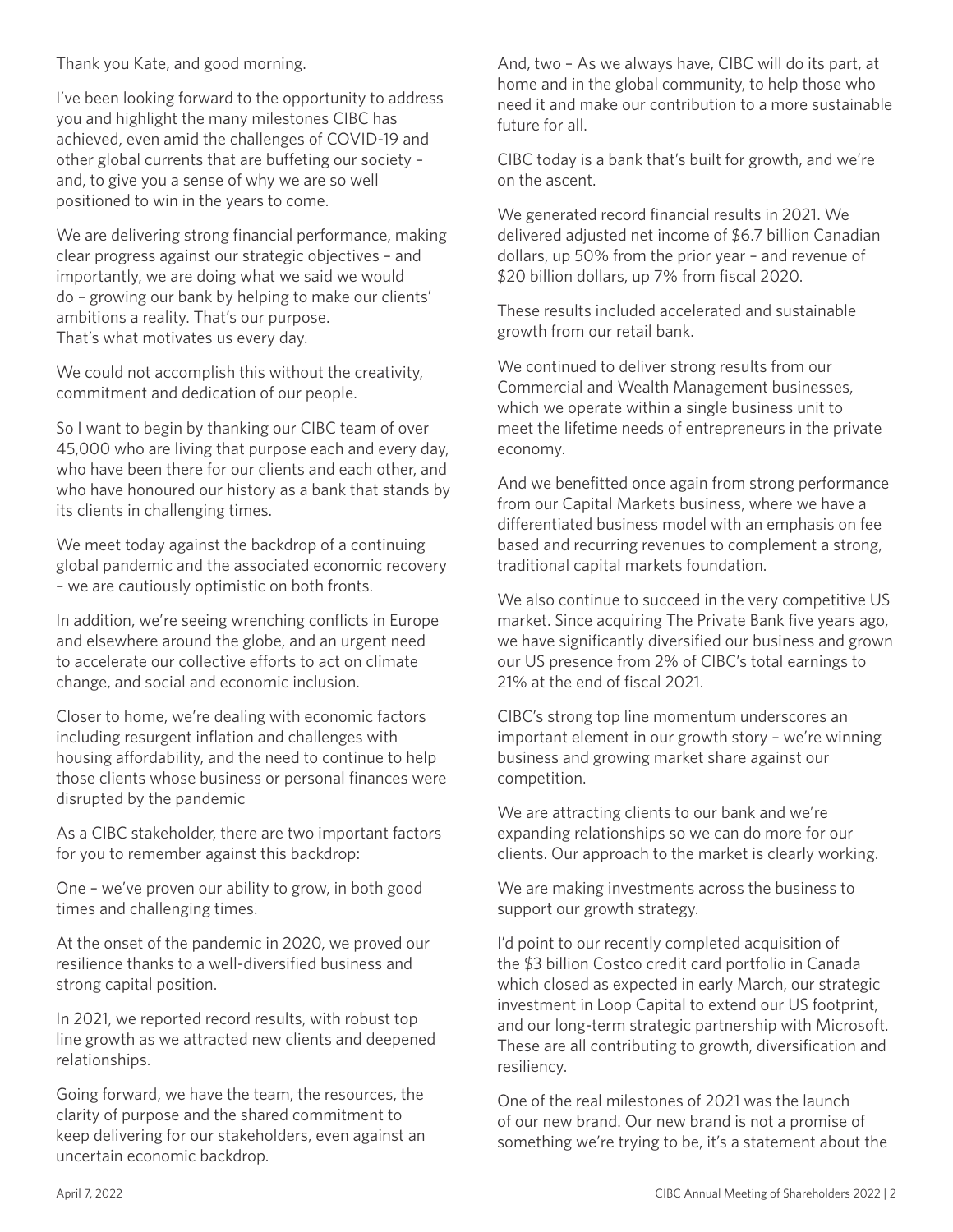bank we've worked hard to become – one that is client focused, built for the future, and highly collaborative. We've done that by reclaiming our purpose, evolving our culture, and meeting the challenges brought on by COVID.

What's driving our growth today is how we do business with our clients

When we help to make their ambitions become a reality, that creates trust and a deeper relationship that leads to even more business. It's a powerful feedback loop.

Looking ahead, our agenda is growth. We're investing in our bank, in our culture and in our capabilities to further our momentum.

We're investing in elevating the client experience in an increasingly digital world.

Recent investments such as Tyl by CIBC, a cloudbased payments platform for small and medium-sized businesses to accept payments and administer loyalty programs, highlight our commitment to staying on the leading edge of digital innovation for our clients.

In keeping with our commitment to serve clients how they want to be served, we're also focusing on high growth, high touch client segments.

Across our affluent client base and in areas such as commercial banking and wealth management, it's never been more important to cultivate a relationship that brings the best of our bank to our clients.

Our recent launch of the CIBC Family Office in Canada to help families manage multi-generational wealth is just the latest example of our commitment here, and reflects the success we're already having in the US with a similar approach.

We are investing in our strategic differentiators – Innovation Banking, Direct Financial Services, and our sustainable finance franchise. We are building out a future focused, North American growth platform, and it's working.

Our new global headquarters, CIBC Square is a physical manifestation of our investments in our team and our culture.

CIBC Square is the cornerstone of our modern workplace strategy. We no longer view an office as the default – it's now a strategic, valuable asset that people come together to use for a reason – it's a destination.

CIBC Square is a modern, purpose-built headquarters to serve three communities: our clients, our team and our urban community.

The early response from our team returning to the office at Square has been overwhelmingly positive. It will also be a hub for clients in the years to come.

These investments are helping our bank to drive growth. You can see the results of this strategy and these prudent investments in our top line, and in the shareholder value we are creating.

Our recent announcement of a two for one share split speaks to the momentum we have.

As our share price has appreciated, we made the decision to split our shares to ensure our share price stays accessible to retail investors – including members of our own team at CIBC.

We're proud of the business we're building – we're focused on attracting more clients, building out our talented team, and demonstrating to investors that we're a growth - oriented bank with a strategy to win.

In addition to our investments in our business, we're also investing in a more sustainable future for all of our stakeholders.

Banks play a critical role in this area, and our bank is punching above our weight in helping our clients and our stakeholders achieve their ambitions in ESG.

This year, we refocused our ESG strategy to allow us to have a greater impact in this regard.

First, we've accelerated climate action. We are helping our clients make the energy transition and offering products and services that make a tangible difference.

Our view has always been that we need to make progress across our entire energy sector towards a more sustainable future.

That means recognizing the key contribution traditional energy companies make to our economy and the investments they are making in cleaner energy for the future. Equally, it means supporting new forms of energy.

We are investing in clean tech and renewable energy – but we're also very active with our traditional energy clients as they invest in their sustainability ambitions and the energy transition.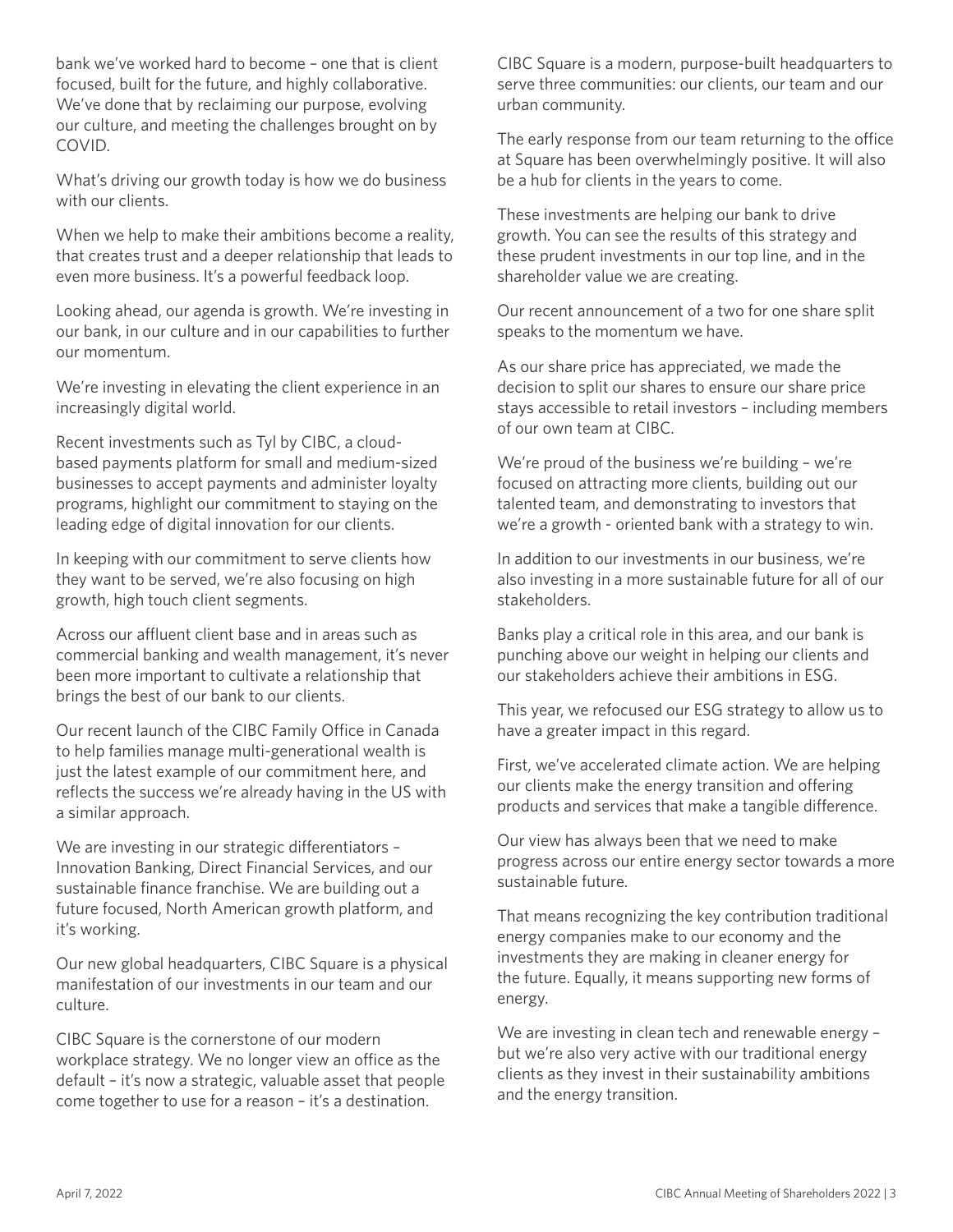We are a leading lender in renewables across North America. We are one of the founding banks behind Carbonplace, a carbon credit settlement platform.

This is a great example of a commercially viable solution that helps clients take real, scalable and meaningful action towards their sustainability ambitions.

We have set a net-zero ambition and are putting in place goals that will ensure we deliver.

Our bank recently established interim targets for emissions reductions across our lending portfolio.

We are targeting a 35% reduction in the operational emissions intensity of our oil and gas portfolio compared to a 2020 base year for Scope 1 and 2 emissions. And, we are targeting a 27% reduction in the end use emissions intensity of our oil and gas portfolio compared to a 2020 base year for Scope 3 emissions.

Our commitment to intensity-based targets is driven by a simple, guiding principle – we're in this with our clients, and we're committed to a successful transition to a lower carbon economy for all of our stakeholders – including our clients in the energy sector. That's a commitment shared across our business.

Second, we're creating access to opportunities to help build equitable, inclusive and resilient communities where ambitions are made attainable for all.

An inclusive economy lifts our society and benefits everyone. To support this outcome, we remain committed to supporting small and medium sized enterprises across our bank, including \$4.8B in new loan authorizations in fiscal 2021.

We recently announced the next step in our commitment with the launch of the CIBC Foundation. CIBC made donations totalling \$70 million in fiscal 2021 to seed the Foundation, with plans to grow to \$155 million over time.

We have consistently focused our community investments on education and career opportunities. This includes recent commitments to the Black community, Indigenous peoples and persons with disabilities to further promote economic prosperity and opportunities for growth.

And third, we're building integrity and trust to safeguard data, ensure we act responsibly, and enhance the client experience by leveraging technology and empowering our people.

To support our clients, we consistently add to the layers of security in place.

This includes new technology such as digital identity verification and voice biometrics to prevent fraud.

Recognizing the opportunities that come from emerging technologies, our investment in market-leading public cloud technology will reinforce and expand critical foundations in data protection and security.

This will enable us to support faster, real-time, data driven decisions, and to quickly launch and scale new innovations for an enhanced client experience.

Economically, we are at a critical moment across North America.

We need to be obsessed with economic growth, which is a key enabler of a healthy, inclusive and welcoming society.

The pandemic disrupted the finances of businesses and families in unprecedented ways — and governments met this challenge by providing much needed financial support through the crisis.

That saved us from a sharper economic decline, and gave solid footing on which to build a recovery.

We are currently near full employment in both Canada and the US.

As we see continued reopening across North America, some incremental gains will be made in nearterm productivity which may provide some further momentum.

In addition, we have a unique opportunity to work together across North America to further our highly productive trading relationship, and mitigate some of the supply chain issues that have impacted Canadian and US businesses.

Overall, our economists are expecting GDP growth in both Canada and the US to be close to Three and a Half percent this year. As a North American bank, we'll be there to support our clients in growing their business across borders.

But we need to be realistic about the road ahead across the economy. Interest rates are rising, national debts need to be serviced, and that means governments will need to generate revenue.